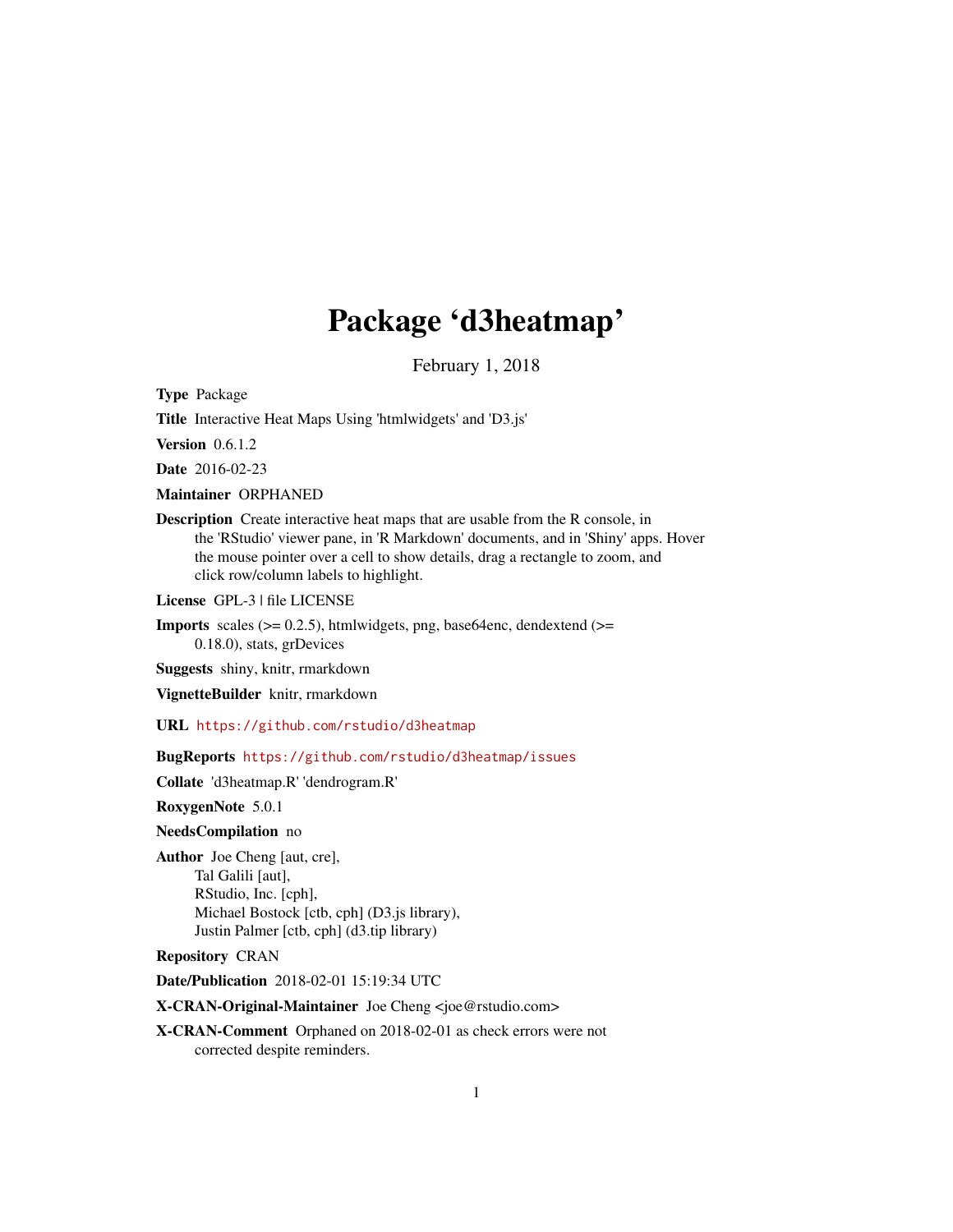# <span id="page-1-0"></span>R topics documented:

```
d3heatmap . . . . . . . . . . . . . . . . . . . . . . . . . . . . . . . . . . . . . . . . . . 2
d3heatmapOutput . . . . . . . . . . . . . . . . . . . . . . . . . . . . . . . . . . . . . . 4
```
#### **Index** [6](#page-5-0) **6**

<span id="page-1-1"></span>d3heatmap *D3 Heatmap widget*

#### Description

Creates a D3.js-based heatmap widget.

#### Usage

```
d3heatmap(x, Rowv = TRUE, Colv = if (symm) "Rowv" else TRUE,
  distfun = dist, hclustfun = hclust, dendrogram = c("both", "row",
  "column", "none"), reorderfun = function(d, w) reorder(d, w), k_row, k_col,
  symm = FALSE, revC, scale = c("none", "row", "column"), na.rm = TRUE,
  labRow = rownames(x), labCol = colnames(x), cexRow, cexCol, digits = 3L,cellnote, cellnote_scale = FALSE, theme = NULL, colors = "RdYlBu",
 width = NULL, height = NULL, xaxis_height = 80, yaxis_width = 120,
 xaxis_font_size = NULL, yaxis_font_size = NULL, brush_color = "#0000FF",
  show_grid = TRUE, anim_duration = 500, ...)
```
#### Arguments

| x          | A numeric matrix Defaults to TRUE unless x contains any NAs.                                                                                                                                                                                                                                                                                                                                                                      |
|------------|-----------------------------------------------------------------------------------------------------------------------------------------------------------------------------------------------------------------------------------------------------------------------------------------------------------------------------------------------------------------------------------------------------------------------------------|
| Rowy       | determines if and how the row dendrogram should be reordered. By default, it<br>is TRUE, which implies dendrogram is computed and reordered based on row<br>means. If NULL or FALSE, then no dendrogram is computed and no reordering<br>is done. If a dendrogram, then it is used "as-is", ie without any reordering. If<br>a vector of integers, then dendrogram is computed and reordered based on the<br>order of the vector. |
| Colv       | determines if and how the column dendrogram should be reordered. Has the<br>options as the Rowy argument above and additionally when x is a square matrix,<br>$Colv = "Rowv"$ means that columns should be treated identically to the rows.                                                                                                                                                                                       |
| distfun    | function used to compute the distance (dissimilarity) between both rows and<br>columns. Defaults to dist.                                                                                                                                                                                                                                                                                                                         |
| hclustfun  | function used to compute the hierarchical clustering when Rowy or Colv are not<br>dendrograms. Defaults to helust.                                                                                                                                                                                                                                                                                                                |
| dendrogram | character string indicating whether to draw 'none', 'row', 'column' or 'both'<br>dendrograms. Defaults to 'both'. However, if Rowy (or Colv) is FALSE or<br>NULL and dendrogram is 'both', then a warning is issued and Rowy (or Colv)<br>arguments are honoured.                                                                                                                                                                 |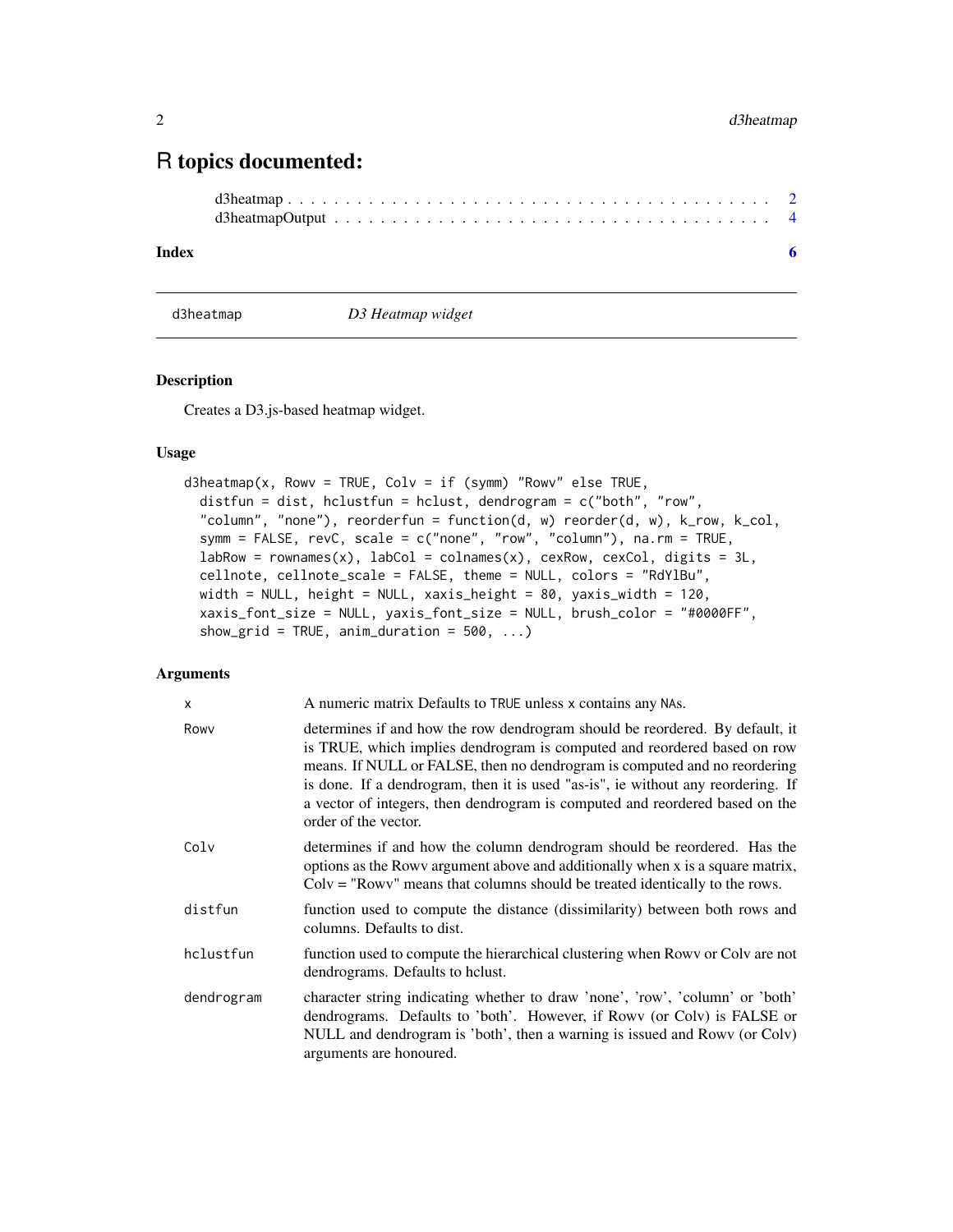# <span id="page-2-0"></span>d3heatmap 3

| reorderfun      | function $(d, w)$ of dendrogram and weights for reordering the row and column<br>dendrograms. The default uses statsreorder.dendrogram                                                                                                                                           |  |  |
|-----------------|----------------------------------------------------------------------------------------------------------------------------------------------------------------------------------------------------------------------------------------------------------------------------------|--|--|
| k_row           | an integer scalar with the desired number of groups by which to color the den-<br>drogram's branches in the rows (uses color_branches)                                                                                                                                           |  |  |
| $k$ _col        | an integer scalar with the desired number of groups by which to color the den-<br>drogram's branches in the columns (uses color_branches)                                                                                                                                        |  |  |
| symm            | logical indicating if x should be treated symmetrically; can only be true when x<br>is a square matrix.                                                                                                                                                                          |  |  |
| revC            | logical indicating if the column order should be reversed for plotting. Default<br>(when missing) - is FALSE, unless symm is TRUE. This is useful for cor matrix.                                                                                                                |  |  |
| scale           | character indicating if the values should be centered and scaled in either the row<br>direction or the column direction, or none. The default is "none".                                                                                                                         |  |  |
| na.rm           | logical indicating whether NA's should be removed.                                                                                                                                                                                                                               |  |  |
| labRow          | character vectors with row labels to use (from top to bottom); default to row-<br>$names(x)$ .                                                                                                                                                                                   |  |  |
| labCol          | character vectors with column labels to use (from left to right); default to col-<br>$names(x)$ .                                                                                                                                                                                |  |  |
| cexRow          | positive numbers. If not missing, it will override xaxis_font_size and will<br>give it a value cexRow*14                                                                                                                                                                         |  |  |
| cexCol          | positive numbers. If not missing, it will override yaxis_font_size and will<br>give it a value cexCol*14                                                                                                                                                                         |  |  |
| digits          | integer indicating the number of decimal places to be used by round for 'label'.                                                                                                                                                                                                 |  |  |
| cellnote        | (optional) matrix of the same dimensions as x that has the human-readable ver-<br>sion of each value, for displaying to the user on hover. If NULL, then x will be<br>coerced using as character. If missing, it will use x, after rounding it based<br>on the digits parameter. |  |  |
|                 | cellnote_scale logical (default is FALSE). IF cellnote is missing and x is used, should cellnote<br>be scaled if x is also scaled?                                                                                                                                               |  |  |
| theme           | A custom CSS theme to use. Currently the only valid values are "" and "dark".<br>"dark" is primarily intended for standalone visualizations, not R Markdown or<br>Shiny.                                                                                                         |  |  |
| colors          | Either a colorbrewer2.org palette name (e.g. "Y10rRd" or "Blues"), or a vector<br>of colors to interpolate in hexadecimal "#RRGGBB" format, or a color interpola-<br>tion function like colorRamp.                                                                               |  |  |
| width           | Width in pixels (optional, defaults to automatic sizing).                                                                                                                                                                                                                        |  |  |
| height          | Height in pixels (optional, defaults to automatic sizing).                                                                                                                                                                                                                       |  |  |
| xaxis_height    | Size of axes, in pixels.                                                                                                                                                                                                                                                         |  |  |
| yaxis_width     | Size of axes, in pixels.                                                                                                                                                                                                                                                         |  |  |
| xaxis_font_size |                                                                                                                                                                                                                                                                                  |  |  |
|                 | Font size of axis labels, as a CSS size (e.g. "14px" or "12pt").                                                                                                                                                                                                                 |  |  |
| yaxis_font_size | Font size of axis labels, as a CSS size (e.g. "14px" or "12pt").                                                                                                                                                                                                                 |  |  |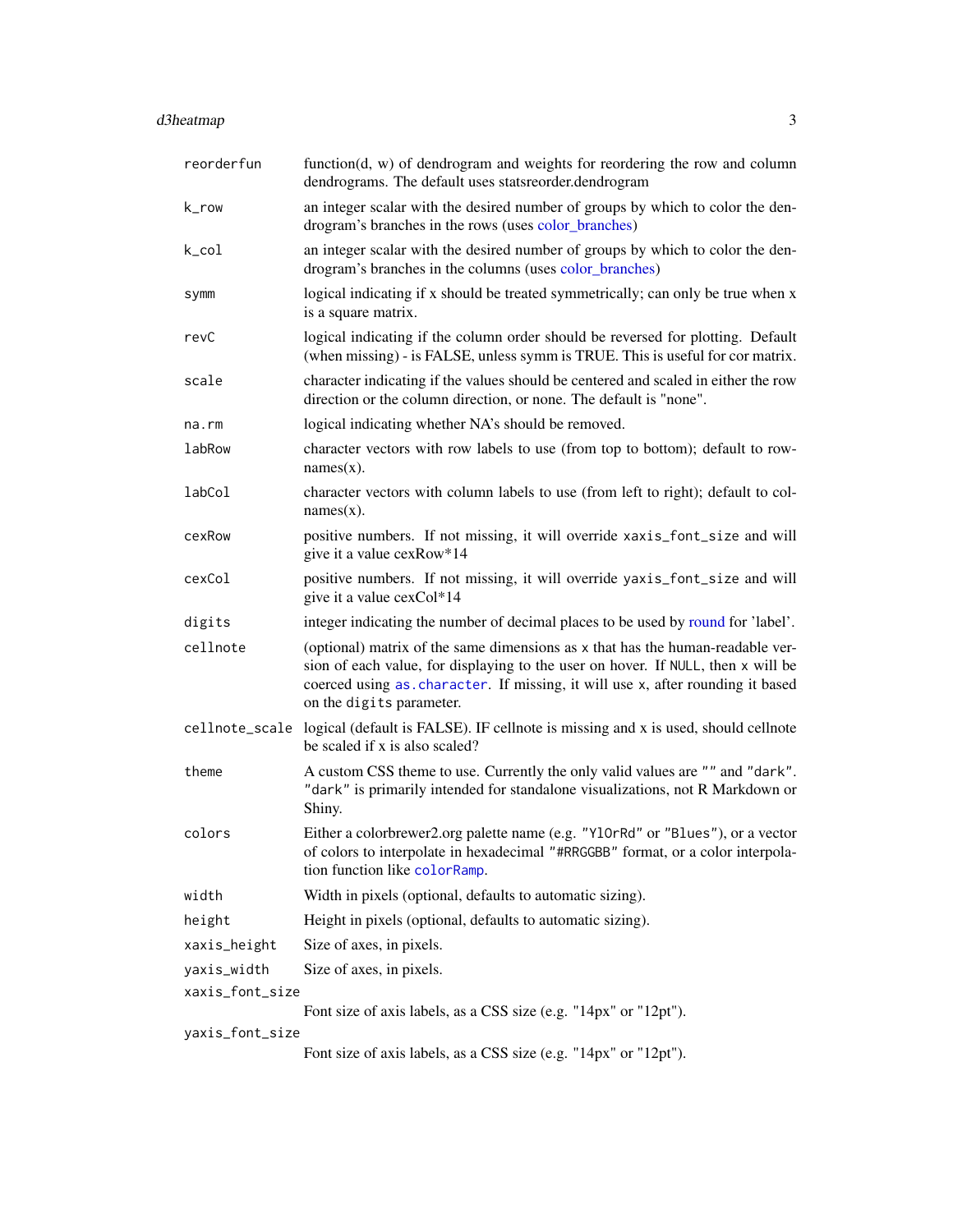<span id="page-3-0"></span>

| brush_color   | The base color to be used for the brush. The brush will be filled with a low-<br>opacity version of this color. "#RRGGBB" format expected. |
|---------------|--------------------------------------------------------------------------------------------------------------------------------------------|
| show_grid     | TRUE to show gridlines, FALSE to hide them, or a numeric value to specify the<br>gridline thickness in pixels (can be a non-integer).      |
| anim_duration | Number of milliseconds to animate zooming in and out. For large x it may help<br>performance to set this value to 0.                       |
| $\cdots$      | currently ignored                                                                                                                          |

#### Source

The interface was designed based on [heatmap](#page-0-0) and [heatmap.2](#page-0-0)

#### See Also

[heatmap,](#page-0-0) [heatmap.2](#page-0-0)

#### Examples

```
library(d3heatmap)
d3heatmap(mtcars, scale = "column", colors = "Blues")
```

| d3heatmap0utput |  | Wrapper functions for using d3heatmap in shiny |  |
|-----------------|--|------------------------------------------------|--|
|                 |  |                                                |  |

### Description

Use d3heatmapOutput to create a UI element, and renderD3heatmap to render the heatmap.

#### Usage

```
d3heatmapOutput(outputId, width = "100%", height = "400px")
```

```
renderD3heatmap(expr, env = parent.frame(), quoted = FALSE)
```
## Arguments

| outputId      | Output variable to read from                                                                                             |
|---------------|--------------------------------------------------------------------------------------------------------------------------|
| width, height | The width and height of the map (see shiny Widget Output)                                                                |
| expr          | An expression that generates a d3heatmap object                                                                          |
| env           | The environment in which to evaluate expr                                                                                |
| quoted        | Is expr a quoted expression (with $\text{quote}()$ )? This is useful if you want to save<br>an expression in a variable. |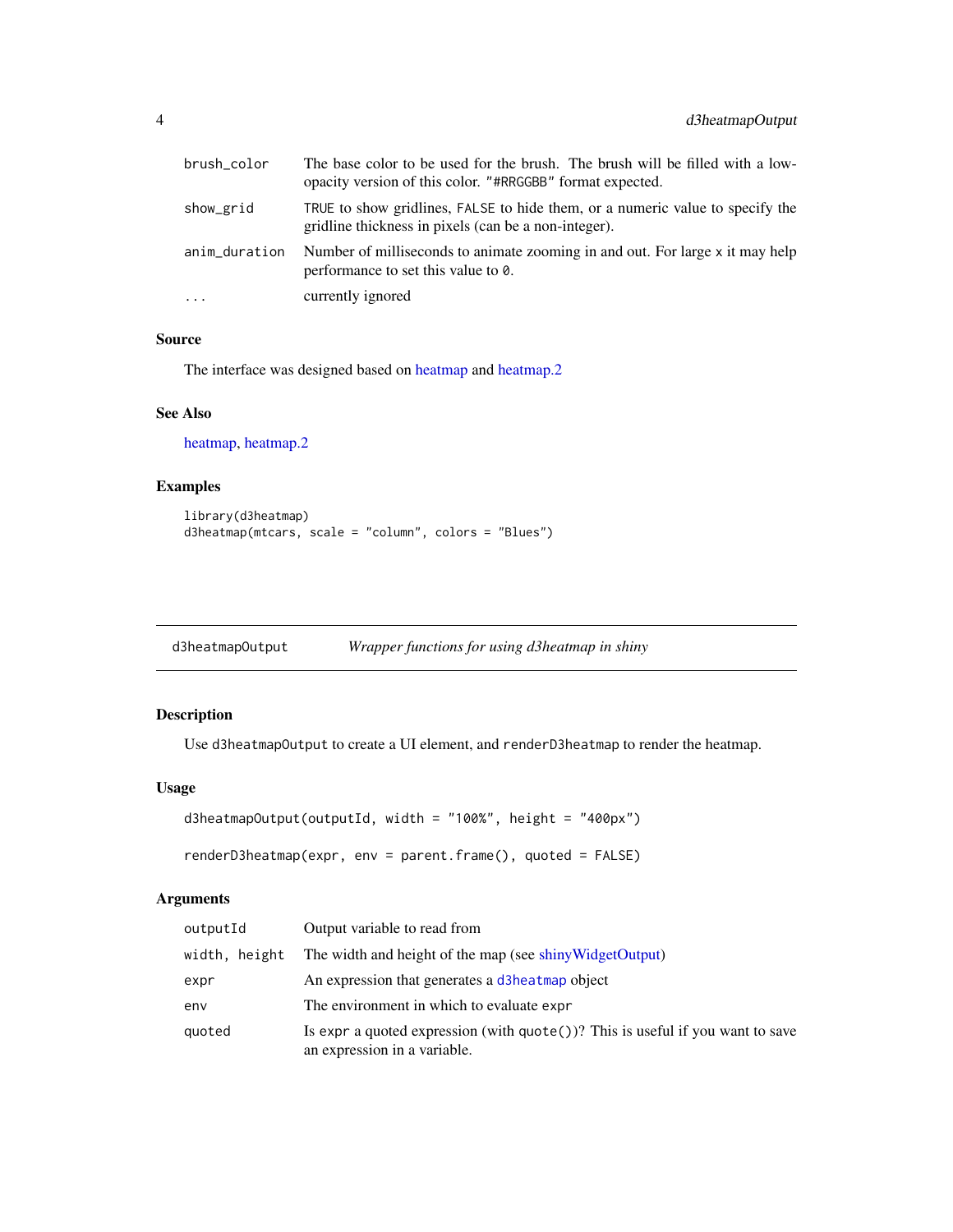# d3heatmapOutput 5

# Examples

```
library(d3heatmap)
library(shiny)
ui <- fluidPage(
  h1("A heatmap demo"),
  selectInput("palette", "Palette", c("YlOrRd", "RdYlBu", "Greens", "Blues")),
  checkboxInput("cluster", "Apply clustering"),
  d3heatmapOutput("heatmap")
\mathcal{L}server <- function(input, output, session) {
  output$heatmap <- renderD3heatmap({
   d3heatmap(
      scale(mtcars),
      colors = input$palette,
      dendrogram = if (input$cluster) "both" else "none"
    )
 })
}
shinyApp(ui, server)
```